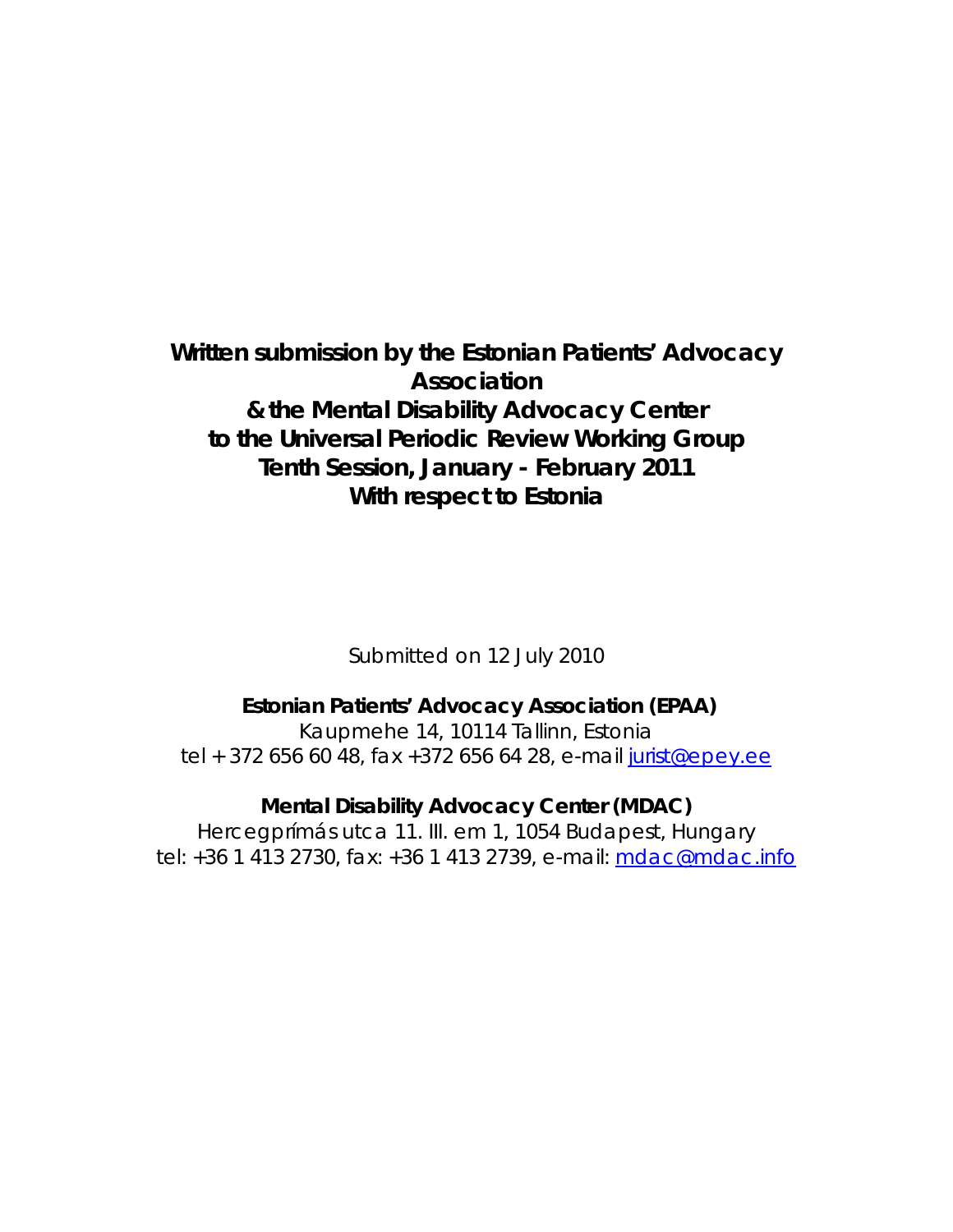#### **Introduction**

#### Interest and expertise of the authors

The Estonian Patient Advocacy Association (EPAA) is a non-profit NGO (reg.80071184), founded in 1994. EPAA's primary aim is to advocate for human and civil rights of health and social care service users. For the past 16 years EPAA has advocated for the rights of more than 18 000 clients, carried out educational work about patients' rights for nearly 16 000 different beneficiaries, raised a number of systemic issues on different levels and influenced decision making in Estonian health and social care system on behalf of service users. EPAA together with MDAC also litigates for the rights of mental health service users in guardianship and civil commitment issues before courts in Estonia and the European Court of Human Rights. The Mental Disability Advocacy Center (hereinafter "MDAC"), is an international NGO based in Budapest that advances the human rights of children and adults with actual or perceived intellectual disabilities or psycho-social (mental health) disabilities, and has been working in Estonia since 2001.

EPAA and MDAC respectfully submit the following written comments concerning Estonia for consideration by the Human Rights Council (hereinafter "the Council") at its 10th Session of Universal Periodic Review.

#### Summary of the report

This report provides the Council with information about the human rights situation of some the most vulnerable and marginalised people in Estonia, namely, persons with mental health disabilities. The report will lay out anomalies in the legal and institutional framework, and additionally focus on human rights on the ground covering violations of the rights of persons with mental health disabilities including those deprived of their liberty in psychiatric institutions and forensic units, and the failure to provide reasonable accommodation to persons with disabilities. Appendix 1 contains a list of recommendations which the Council may like to propose to the Estonian Government.

#### **Civil commitment (Involuntary hospitalisation) of persons with mental health problems**

- 1. Estonian mental health law permits admission without consent to a psychiatric hospital where there has been no comprehensive risk assessment of the individual concerned nor of any concrete danger posed. Furthermore, there is no tool for assessing one's capacity to give informed consent for admission and treatment.
- 2. For example, in an EPAA and MDAC case currently pending before the European Court of Human Rights (*S.S. v Estonia*, Appl no.17779/08), the Applicant was detained in a psychiatric hospital on a court order based on assessments which did not comprehensively evaluate the risk she posed. Rather, the assessments exclusively considered allegations that she had been aggressive towards her partner and had placed her child in danger by leaving home with her child, while ignoring the Applicant's own accounts that she was a victim of domestic violence, any aggression towards her partner was an act of self-defence and leaving home with her child was an effort to remove herself and her child from a volatile environment. Furthermore, it was argued that the Applicant lacked capacity to give consent whereas there is no assessment tool or method to evaluate capacity to give informed consent under Estonian health regulations.
- 3. There is no clear and consistent legislation or practice enabling persons who are unlawfully detained under civil law (civil commitment cases), including in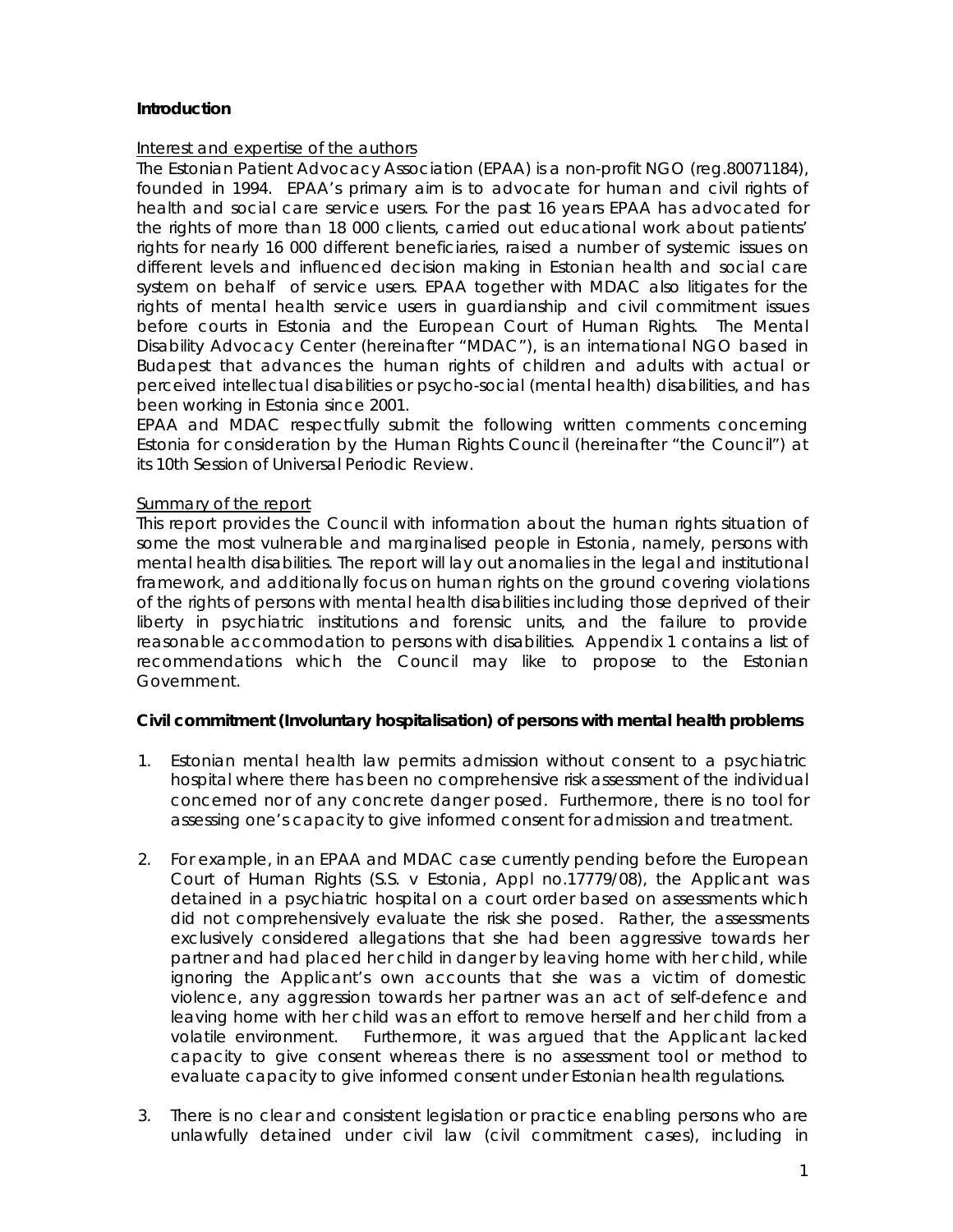hospitals or social welfare institutions, to seek redress and compensation for this detention (in contrast to clear legislation on unlawful detention in criminal cases).

- 4. EPAA and MDAC lodged a case before the European Court of Human Rights regarding the unlawful deprivation of liberty in a social welfare institution of a woman who had been deprived of her legal capacity and who had been denied participation in those proceedings (*M.V v Estonia,* Appl no. 21703/05, 7 October 2008). *As* a result of a friendly settlement decision concluded by EPAA and MDAC's client and the Estonian Government, Estonia was required to amend its legislation on remedies for unlawful deprivation of liberty in civil commitment cases, including the award of compensation. Although this agreement was concluded in 2008, the Government has failed to undertake such reform, and it has not provided clear rules on the right to receive compensation in the case of unlawful placement in social welfare institutions.
- 5. These situations indicate a failure to comply with Article 9, paragraph 5 of the ICCPR, which guarantees an enforceable right to compensation for unlawful deprivation of liberty.

#### **Treatment in detention**

l

- 6. Persons with disabilities who are deprived of their liberty and serve their time in prison face major obstacles accessing healthcare and obtaining treatment and care following operations. They are deprived of their right to rehabilitation services, despite the fact that this is guaranteed under Estonian law for prisoners with disabilities.<sup>1</sup> Even if a prisoner has a rehabilitation plan, it is difficult and in some cases impossible to receive services according to the plan due to lack of adequate facilities and failure to establish the necessary services within prisons.
- 7. In Estonia, following reform of the healthcare system in 2002, all healthcare and rehabilitation services are provided by private institutions. The state only provides regulations on how this must be organised. Hence, persons in state care, such as prisoners, cannot access rehabilitation services.
- 8. In response to questions raised by EPAA on these issues, the Ministries of Justice and Social Affairs have admitted that there are no rehabilitation institutions (which are all private institutions) which would offer their services for people with disabilities deprived of their liberty in prison. Therefore the health of imprisoned people with disabilities deteriorates considerably. The failure to provide adequate medical assistance to these detainees is a violation of the obligation to treat detainees with humanity and respect for the inherent dignity of the human person (article 10 of ICCPR). The failure to provide rehabilitation facilities is a clear breach of paragraph 3 of this article, which highlights that the aim of detention must be reformation and rehabilitation of the detainee. Furthermore this situation amounts to discrimination based upon disability.
- 9. EPAA has one client, Mr V, who is a prisoner with physical disabilities and uses a wheelchair. Many specialist doctors have examined him and advised that he

<sup>1</sup> Subclause 2.1 of clause 1 of Health services organisation act says that: This Act applies to the organisation of the provision of health services in prisons with the specifications resulting from the Imprisonment Act. Section 49(1) of Imprisonment Act says that: Health care in prisons constitutes a part of the national health care system. Health care in prisons shall be organised pursuant to the Health Care Services Organisation.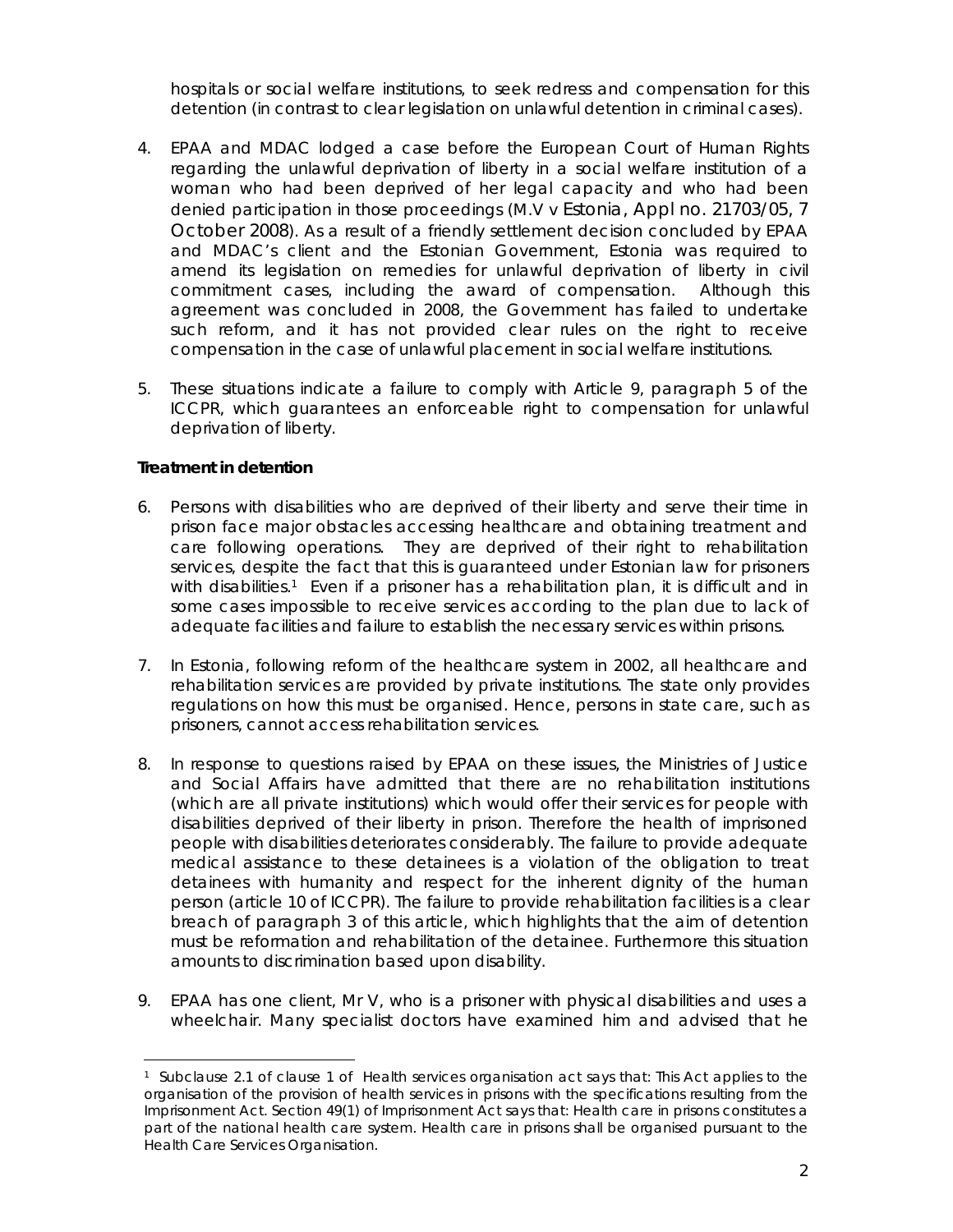should receive physiotherapy. At first, they refused to note this into his prison medical file, but after the intervention of EPAA, they finally officially prescribed therapeutic exercises. However, in the prison there is no one to assist him to do these exercises. Upon another intervention from EPAA, Mr V was transferred to the prison hospital, but there he received no physiotherapy. Clearly, no provision of reasonable accommodation has been made for his detainment, in violation of Article 14 (right to liberty and security) of the UN Convention on the Rights of Persons with Disabilities (CRPD). 2

#### **Access to justice**

- 10. A person who has committed a crime while in a state of 'mental incompetence' is dealt with under section 393 of the Estonian Code of Criminal Procedure, $3$ which allows the court to order an assessment of their psychiatric condition and their ability to participate in the court hearing. 4 When a court-appointed psychiatrist carrying out this assessment concludes that the individual is not fit to take part in their own hearing, it is often the case that the judge automatically follows their opinion, and as a result individuals are denied any participation in their criminal hearing at the very outset, without having the possibility to even meet the judge.
- 11. Moreover, the individual concerned may not even be aware that criminal proceedings have been initiated against them because they are not informed of this, and in many cases they do not receive the court ruling resulting from the proceedings which may entail forensic treatment. Although a lawyer paid by the state is usually appointed to defend the individual in question, it is quite common for the lawyer not to personally meet the individual. Subsequently, a lawyer cannot adequately represent the client's rights and interests in the court case. Often they do not file an appeal at the individual's request and frequently fail in fulfilling their professional duty with due diligence.
- 12. The Estonian Code of Criminal Procedure, and specifically chapter 16 on forensic treatment, does not provide guarantees to prevent these abuses. These shortcomings in Estonian criminal law and practice have been challenged and taken up with the Office of Legal Chancellor and with the Ministry of Justice. Both authorities have accepted that the current situation present risks for the violation of the procedural rights of persons with psychiatric illnesses. The Ministry of Justice has addressed issues of the availability of state paid legal aid and the quality of this service in a study carried out in  $2007$ ,<sup>5</sup> and in studies on the speed and management of placement to coercive treatment of persons with mental health

l 2 The Estonian Government has signed the CRPD on 25 September 2007, and is preparing to ratify. 3 Section 393 of the Estonian Code of Criminal Procedure states:

Commencement of proceedings for administration of coercive psychiatric treatment.

If a person commits an unlawful act in a state of mental incompetence or if he or she becomes mentally ill or feeble-minded or suffers from any other severe mental disorder after the court judgment is made but before he or she has served the full sentence, or if it is established during pre-trial proceedings or court proceedings that the person suffers from one of the aforementioned conditions, criminal proceedings with regard to the person shall be conducted pursuant to the provisions of this Chapter.

<sup>4</sup> Section 400(4) of the Code of Criminal Procedure

<sup>5 &</sup>quot;Availability of state appointed lawyer and quality of state paid legal services" - available only in Estonian

http://www.just.ee/orb.aw/class=file/action=preview/id=33504/m%E4%E4ratud+kaitsja+k%E4ttesaa davus+ja+kvaliteet\_KPO+\_2\_.pdf.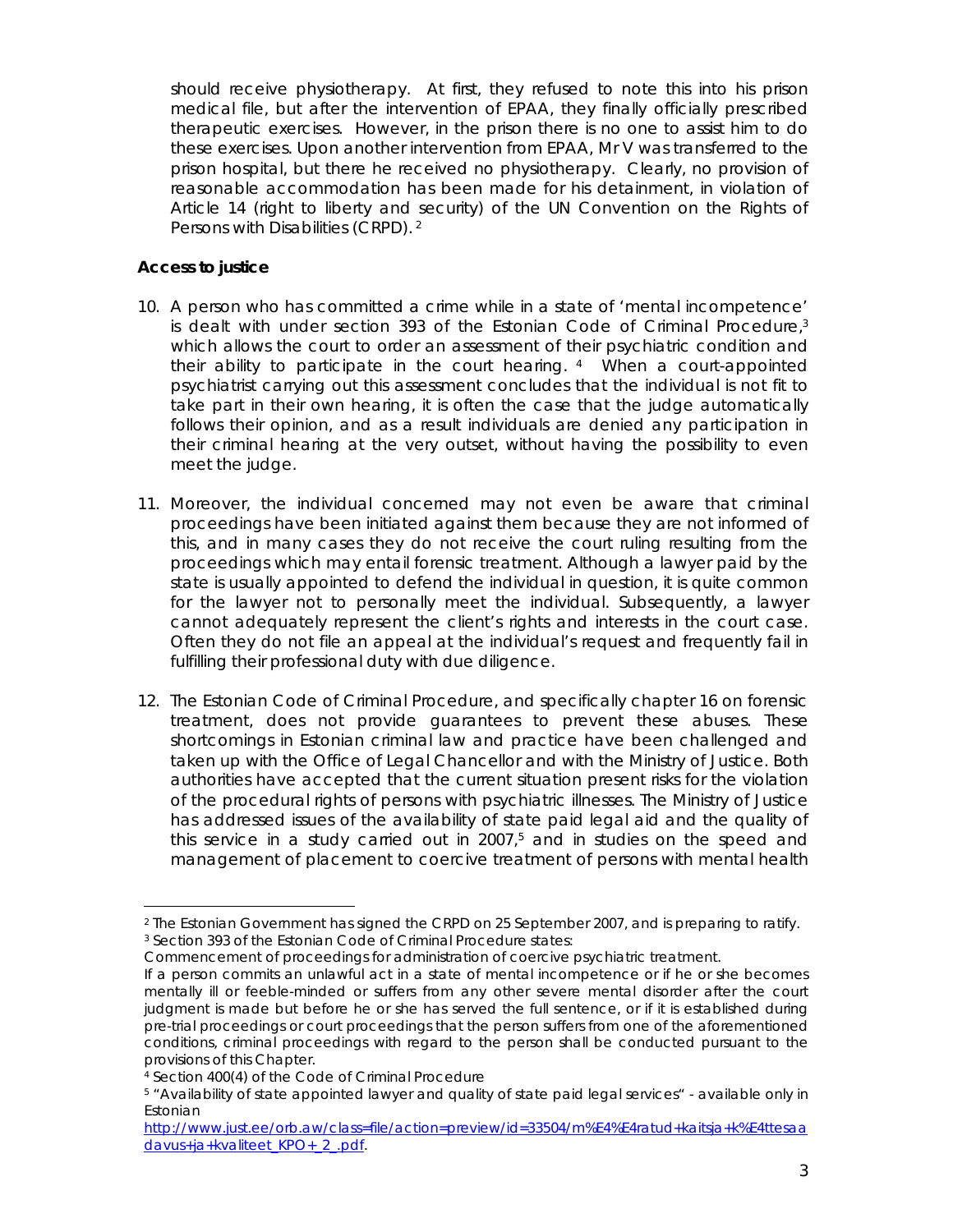problems in 2008.<sup>6</sup> According to the conclusions of these studies, it was evident that the fair trial rights of mental health patients under Article 14 of the ICCPR (right to a fair trial) and Article 13 of the CRPD (access to justice) were violated, however the Estonian Government has not yet remedied this situation.

- 13. While Patients undergoing coercive treatment are entitled to regular reviews to assess their continued need for treatment, there are no guidelines or rules on violence and risk assessment, nor is the creation of these guidelines envisaged. With respect to the reviews, the experts appointed for this assessment are doctors who work in the same hospital where the patients are treated. This places patients at a substantial disadvantage as the expert cannot be considered impartial. As stated by the European Court of Human Rights, "by appointing the respondent's [hospital] employees as experts, the domestic courts placed the applicant at a substantial disadvantage *vis-à-vis* the respondent hospital. Therefore, the principle of equality of arms has not been complied with. Accordingly, there has been a violation of Article 6§1"(*Shulepova v Russia,* Appl no. 34449/03, 11 Dec 2008, §§69-70).
- 14. EPAA and MDAC urge the UPR Working Group to ensure that the Government amends law and practices to ensure a person's participation in their own criminal hearing and the right to be informed of these proceedings. The current situation violates the procedural guarantees for a fair trial contained in Article 14 of the ICCPR and access to justice in Article 13 of the CRPD.
- 15. Subsection 2 of section 204 of Estonian Code of Civil Procedure provides that: *2) If the court has doubts regarding the active civil procedural legal capacity of a participant in a proceeding who is a natural person, the court may demand that the person provide a doctor's opinion to such effect, or to order an examination. If the person refuses to comply with the court's orders or the documents submitted fail to remove the doubts of the court, the court shall initiate proceedings for appointing a guardian for the participant in the proceedings. If initiation of proceedings for appointment of a guardian for a plaintiff is not permissible for the plaintiff of other petitioner or appellant, the court shall refuse to hear the petition or appeal.*
- 16. Based on this provision a civil court may initiate a procedure to appoint a legal guardian to a person who is a party to a civil dispute in court when, in the court's opinion, the person is not competent enough to represent him/herself in court. There are more proportionate and less restrictive alternatives which could be put in place. These include the introduction of systems of supported decision-making (see Article 12 of the CRPD) or encouraging the person to file an application to receive legal aid paid by State.
- 17. The usual practice is that a psychiatrist assesses the person to determine their competence in representing themselves in court, and the court usually extends the request for assessment to all areas of the individual's life well beyond their capacity to participate in civil proceedings. Based on EPAA's observations over several years, most psychiatrists have insufficient knowledge of legal procedures and no training to assess the person's functional capacity to participate in civil procedures. Usually relatives without any legal education or specialist knowledge

l

<sup>6</sup> Study of Ministry of Justice, 2008, available only in Estonian.

http://www.just.ee/orb.aw/class=file/action=preview/id=39634/Ps%FC%FChikah%E4iretega\_isikute \_sundravile\_suunamise\_kiiruse\_ja\_korralduse\_anal%FC%FCs\_B.Tammiste%2C\_H.\_Kaingx.pdf.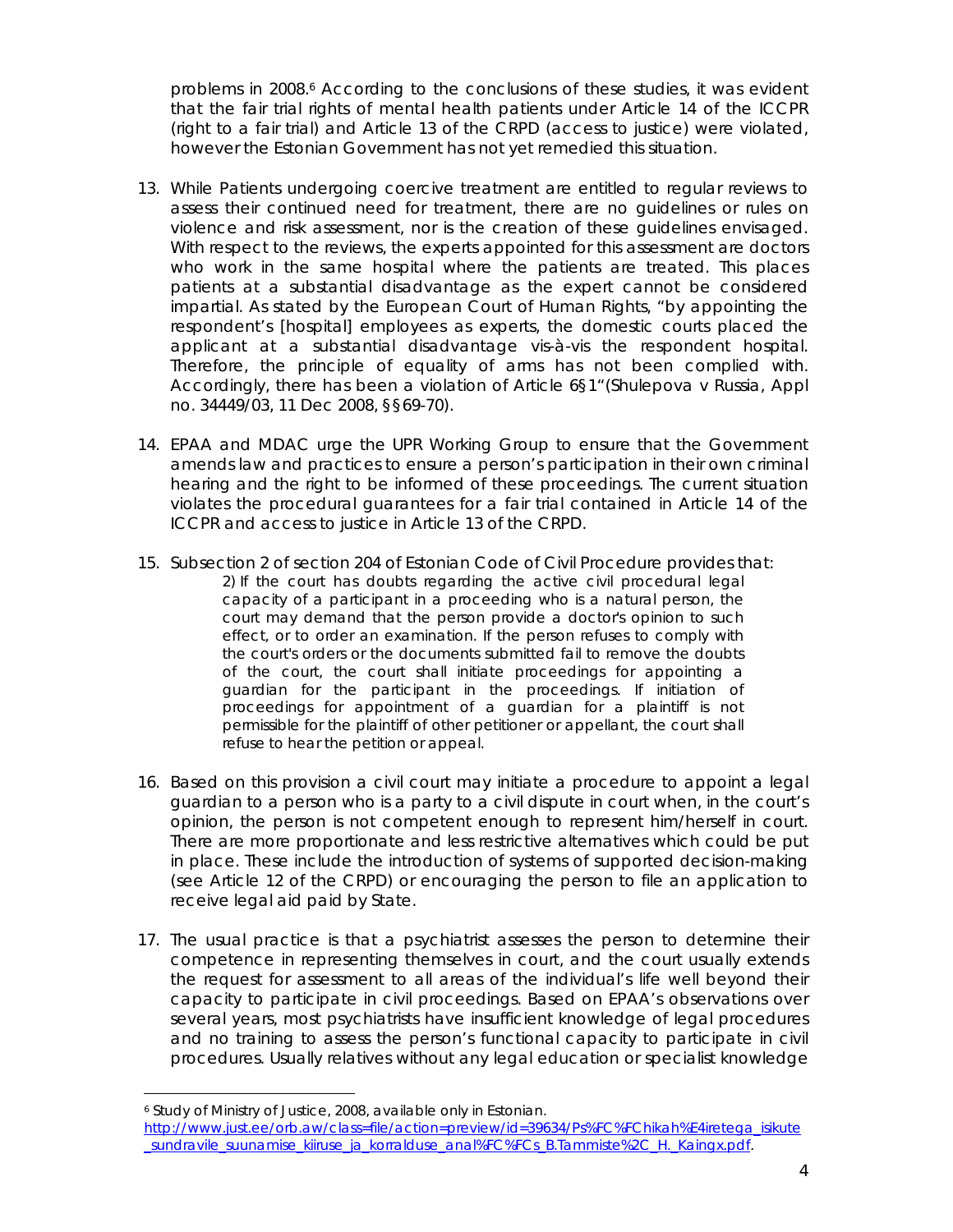are appointed as the legal guardians in these kinds of cases. This kind of practise has become common in Estonian courts.

- 18. On the basis of several recent examples, it would appear that courts' application of this legislative provision results in prolonging proceedings and without legitimate cause: Two years ago, a client withdrew a civil claim before the Harju County Court and informed the court about this action in writing. As there was no communication from the court, she assumed that her case was closed. However, in July 2009, two years after she had had any contact with the court, she received in the post a ruling stating that the court had initiated a procedure to appoint her a guardian. The court ordered that she undergo a psychiatric assessment, an order which she complied with. The psychiatric report stated that the woman was in a good state of mental health and reported that there were no grounds to refer this case to a psychiatrist. Eventually, another judge of the same court terminated this case in a written procedure stating that no grounds existed to appoint her a guardian.<sup>7</sup>
- 19. In another case before the Harju County Court two years ago, $3$  a man was a party in civil proceedings about debt payments and had agreed to a payment schedule with the other party. He had told the court that among the reasons for him being in debt was that he had suffered from depression. For two years, the man diligently made his monthly payments and believed that the court case had been terminated. In July 2009, he received a notification from the court that it had decided to initiate a procedure to appoint him a guardian. According to the psychiatric assessment which he underwent, he was fully responsible for his actions and was evaluated as able to participate in the civil proceedings. Based on this assessment, an opinion submitted by the local government in his support, and a written submission on his own behalf, the Harju County Court terminated the proceedings<sup>8</sup>.
- 20. In a further case, EPAA and MDAC lawyer represented an elderly woman who was a plaintiff in civil proceedings concerning a property matter. Despite the fact that she benefitted from professional legal representation, the court doubted the woman's competence in the civil proceedings and she was subjected to a psychiatric assessment ordered by the court in view of being appointed a legal guardian. On 12 November 2009, the Tallinn Circuit Court concluded that "the existence or lack of active capacity to participate in civil proceedings cannot be identified based on a psychiatric assessment only."<sup>9</sup>
- 21. Subjecting someone involuntarily to a psychiatric assessment and appointing a legal guardian without any real necessity in terms of legal standing, instead of making available State legal aid may constitute an unlawful interference with person's privacy.10 This practice may also have a negative impact on the conduct of the trial and result in the person being thus deprived of the right to represent themselves and being represented against their will and inadequately, in breach of Article 14 of the ICCPR.

<sup>7</sup> Civil case no 2-09-28965, Harju County Court, 14 September 2009.

<sup>8</sup> Civil case no 2-09-31593, Harju County Court, 26 November 2009.

<sup>9</sup> Civil case no 2-06-38636, Tallinn Circuit Court, 21 January 2009.

<sup>10</sup> Although the aim of the provision referred to above is to check a person's active civil procedural legal capacity only, the court subjects to psychiatric assessment all aspects of persons' life. Moreover, the most recent practice of first instance courts is to order an assessment to be conducted by a psychiatrist and a psychologist making the possible interference with person's private life even more extensive and intrusive.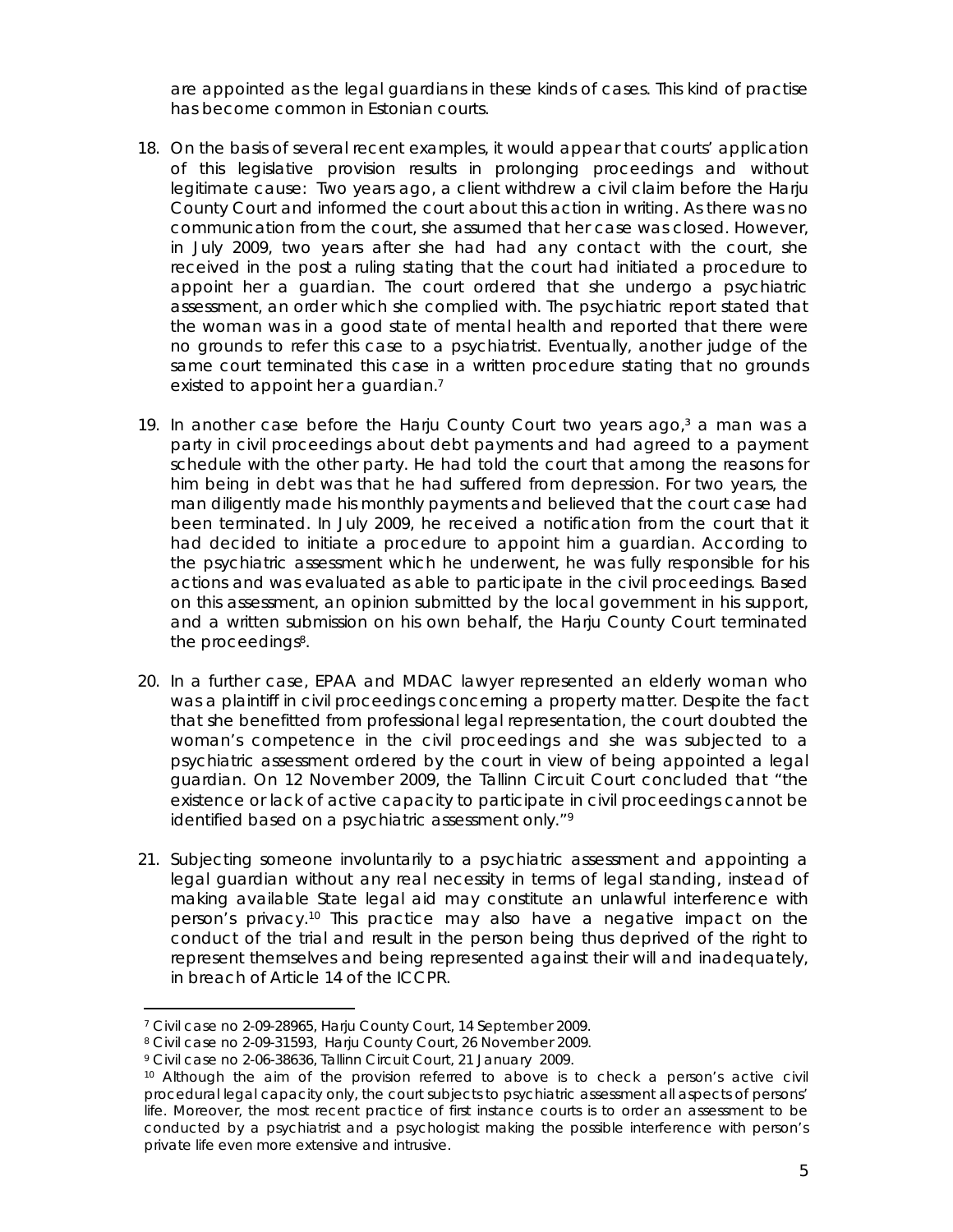#### **Political participation**

- 22. Estonian law stipulates that if an adult is restricted of their legal capacity and a guardian is appointed to manage the person's affairs, then the adult loses their right to vote.11 This provision conflicts with the newly amended Estonian Family Code which states that a legal guardian should be appointed only for managing the affairs of the person that is considered necessary.12 These restrictions in the right to vote are based exclusively on the legal capacity status of a person and do not take account of their actual capacity to make decisions on political matters. Moreover, the law does not require any understanding of political issues from people who are formally deprived of their legal capacity as a precondition for them to enjoy their right to vote. This leads to a clearly discriminatory situation in which restrictions imposed on a person's political rights have no other justification than that person's mental disability.
- 23. EPAA and MDAC bring the UPR Working Group's attention to clear international and European consensus on this matter which protects the right to vote of people with disabilities, including those deprived of their legal capacity. The CRPD expands on this basic right of the ICCPR by setting out in great detail the specific components of political rights. Article 29(a) of the CRPD requires States Parties to "guarantee to people with disabilities political rights and the opportunity to enjoy them on an equal basis with others," and goes on to list the ways in which States Parties must provide reasonable accommodation in order not to act in a discriminatory way. Recently, the European Court of Human Rights unanimously concluded that automatic disenfranchisement of people under guardianship was unjustified and in violation of the right to vote protected under Article 3 of Protocol No. 1 to the European Convention on Human Rights (see *Alajos Kiss v. Hungary*, Appl no. 38832/06, 20 May 2010).
- 24. The Council of Europe's Commissioner for Human Rights Thomas Hammarberg has added his weight to this startling democratic gap. He has said recently, "persons with mental health and intellectual disabilities should have the right to vote in elections and stand for election. Though this is stated clearly in the UN Convention [on the Rights of Persons with Disabilities] (Article 29), individuals in a number of European countries are excluded. Being deprived or restricted of their legal capacity they have been denied these rights as well. This has further exacerbated their political invisibility".13
- 25. EPAA and MDAC invite the UPR Working Group to remind the Estonian Government that the right to take part in public affairs should not be removed from people with disabilities – indeed people with disabilities should be encouraged to be politically active so as to advocate for their rights and to hold politicians accountable.

l

<sup>11</sup> Section 526(5) of the Estonian Code of Civil Procedure.

<sup>12</sup> Section 203(2) of the Family Law, entered into force on 1 July 2010.

<sup>13</sup> Viewpoint of the Commissioner, "Persons with mental disabilities should be assisted but not deprived of their individual human rights", 21 September 2009, available at http://www.commissioner.coe.int